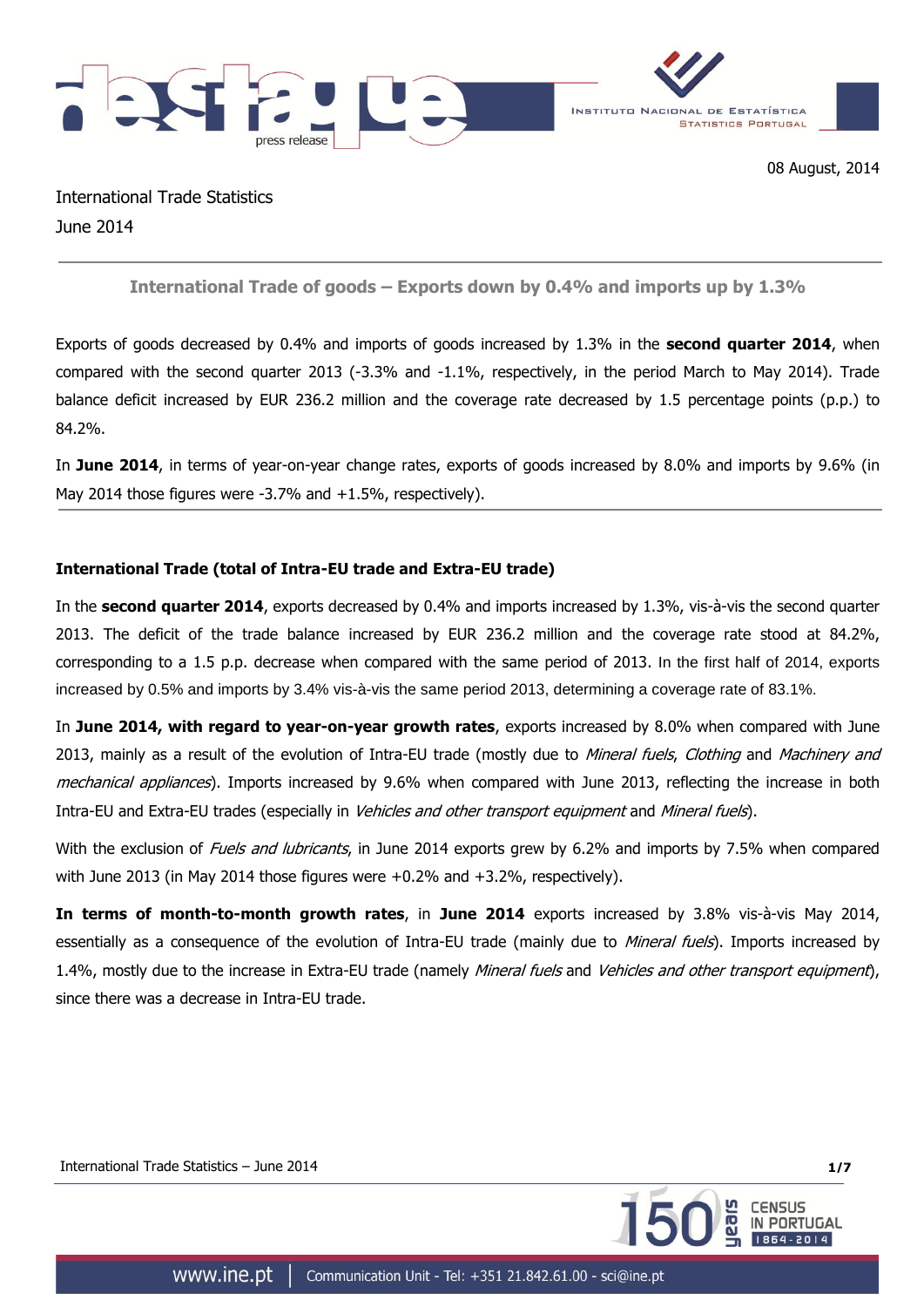



| PRELIMINARY GLOBAL DATA        |                  |                                   |               |  |  |  |
|--------------------------------|------------------|-----------------------------------|---------------|--|--|--|
| <b>GLOBAL DATA</b>             | <b>€ Million</b> | <b>GROWTH</b><br><b>RATE</b>      |               |  |  |  |
|                                |                  | APR 13 to JUN 13 APR 14 to JUN 14 | $\frac{9}{0}$ |  |  |  |
| <b>INTERNATIONAL</b>           |                  |                                   |               |  |  |  |
| Exports (FOB)                  | 12 261.9         | 12 216.6                          | $-0.4$        |  |  |  |
| Imports (CIF)                  | 14 313.8         | 14 504.8                          | 1.3           |  |  |  |
| <b>Trade Balance</b>           | $-2051.9$        | $-2288.1$                         |               |  |  |  |
| Coverage rate (%)              | 85.7             | 84.2                              |               |  |  |  |
| <b>INTRA-EU</b>                |                  |                                   |               |  |  |  |
| Exports (FOB)                  | 8 606.0          | 8 7 6 2.6                         | 1.8           |  |  |  |
| Imports (CIF)                  | 10 267.5         | 10 813.2                          | 5.3           |  |  |  |
| <b>Trade Balance</b>           | $-1661.5$        | $-2050.7$                         |               |  |  |  |
| Coverage rate (%)              | 83.8             | 81.0                              |               |  |  |  |
| EURO ZONE                      |                  |                                   |               |  |  |  |
| Exports (FOB)                  | 7 281.8          | 7 3 2 9.2                         | 0.7           |  |  |  |
| Imports (CIF)                  | 9 3 1 2.0        | 9758.2                            | 4.8           |  |  |  |
| <b>Trade Balance</b>           | $-2030.2$        | $-2429.0$                         |               |  |  |  |
| Coverage rate (%)              | 78.2             | 75.1                              |               |  |  |  |
| <b>EXTRA-EU</b>                |                  |                                   |               |  |  |  |
| Exports (FOB)                  | 3 655.9          | 3 4 5 4.0                         | $-5.5$        |  |  |  |
| Imports (CIF)                  | 4 0 4 6.3        | 3 691.5                           | $-8.8$        |  |  |  |
| <b>Trade Balance</b>           | $-390.4$         | $-237.5$                          |               |  |  |  |
| Coverage rate (%)              | 90.4             | 93.6                              |               |  |  |  |
| EXCLUDING FUELS AND LUBRICANTS |                  |                                   |               |  |  |  |
| Exports (FOB)                  | 2 973.4          | 3 0 2 1.4                         | 1.6           |  |  |  |
| Imports (CIF)                  | 1883.1           | 1879.3                            | $-0.2$        |  |  |  |
| <b>Trade Balance</b>           | 1 0 9 0.2        | 1 1 4 2 . 1                       |               |  |  |  |
| Coverage rate (%)              | 157.9            | 160.8                             |               |  |  |  |

## **Intra-EU trade**

In the **second quarter 2014**, Intra-EU exports increased by 1.8% and Intra-EU imports by 5.3%, **vis-à-vis the second quarter 2013**, which corresponded to a 81.0% coverage rate and a deficit of EUR 2 050.7 million.

In **June 2014**, Intra-EU exports increased by 8.8% **vis-à-vis June 2013**, mainly reflecting the evolution of Mineral fuels (essentially Medium oils and preparations, of petroleum or bituminous minerals), Clothing and Machinery and mechanical appliances. Intra-EU imports grew by 6.6%, mostly due to Vehicles and other transport equipment (especially Passenger motor cars) and Machinery and mechanical appliances.

In **June 2014**, Intra-EU exports increased by 4.5% **vis-à-vis May 2014**, specially due to Mineral fuels (namely Medium oils and preparations, of petroleum or bituminous minerals). Intra-EU imports decreased by 1.6% as a result of the evolution of Chemical products (mainly Cyclic hydrocarbons), Base metals and Agricultural products (especially Cod fish).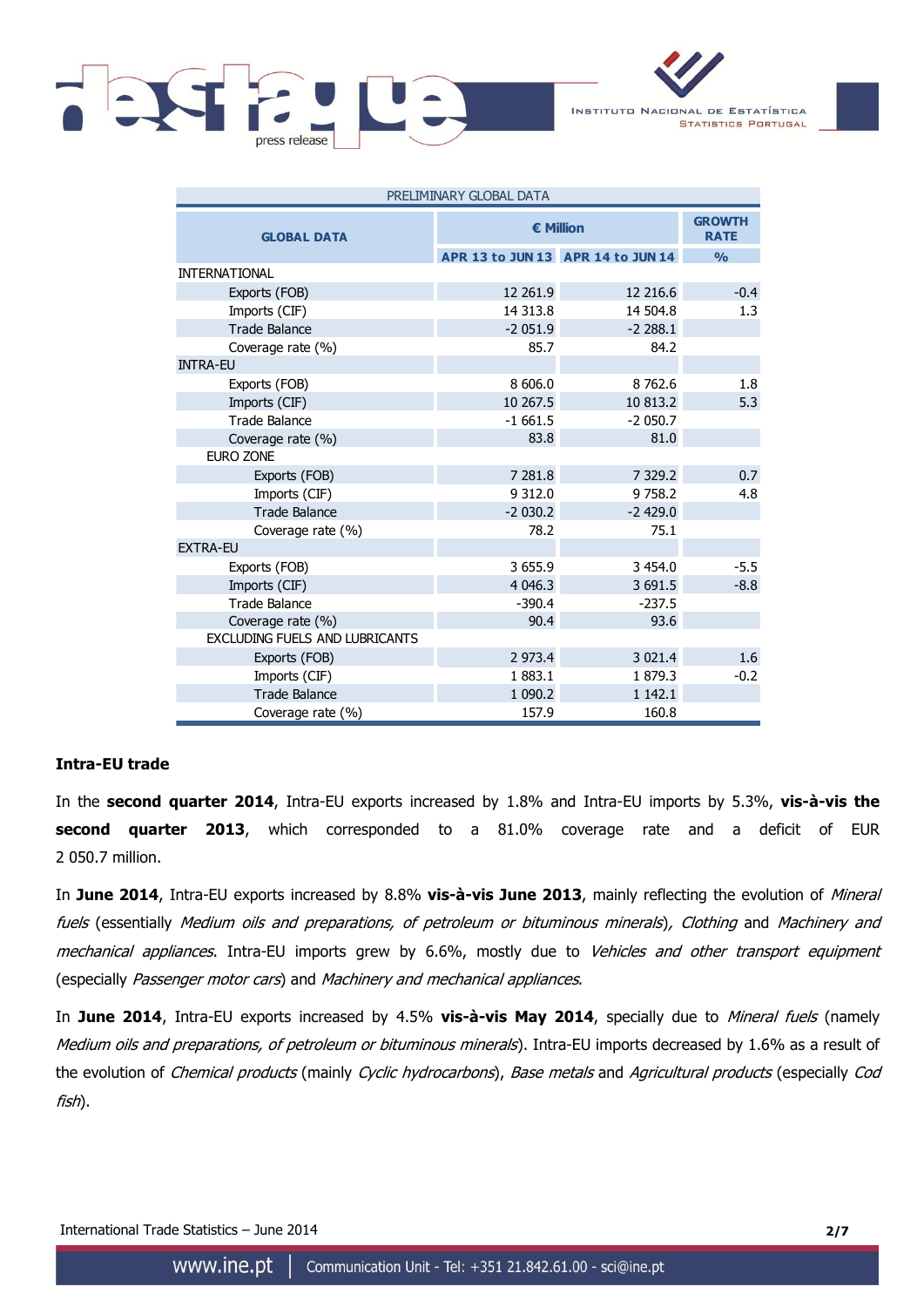



### **Extra-EU trade**

In the **second quarter 2014**, **vis-à-vis the second quarter 2013**, both Extra-EU exports and imports declined by - 5.5% and -8.8%, respectively, which corresponded to a deficit of EUR 237.5 million and a coverage rate of 93.6%.

With the exclusion of Fuels and lubricants, Extra-EU exports grew by 1.6% while Extra-EU imports declined by 0.2%, when compared with the second quarter 2013. Trade balance, excluding these types of products, accounted for a EUR 1 142.1 million surplus, corresponding to a coverage rate of 160.8%.

In **June 2014**, exports to Third Countries increased by 5.9% **in comparison with June 2013**, mostly due to Mineral fuels (mainly Medium oils and preparations, of petroleum or bituminous minerals) and Vehicles and other transport equipment (namely Passenger motor cars). Extra-EU imports increased by 18.0%, essentially as a result of the evolution of Mineral fuels (mainly Petroleum oils and oils obtained from bituminous minerals, crude) and Vehicles and other transport equipment (especially Aeroplanes and other powered aircraft of an of an unladen weight  $> 15.000$  kg).

In **June 2014**, Extra-EU exports increased by 2.1% **vis-à-vis May 2014**, mainly reflecting the evolution of Mineral fuels (namely Medium oils and preparations, of petroleum or bituminous minerals) and Vehicles and other transport equipment (namely Passenger motor cars). Extra-EU imports increased by 10.1%, mostly due to Mineral fuels (mainly Medium oils and preparations, of petroleum or bituminous minerals and Natural gas, liquefied) and Vehicles and other transport equipment (especially Aeroplanes and other powered aircraft of an of an unladen weight > 15.000 kg).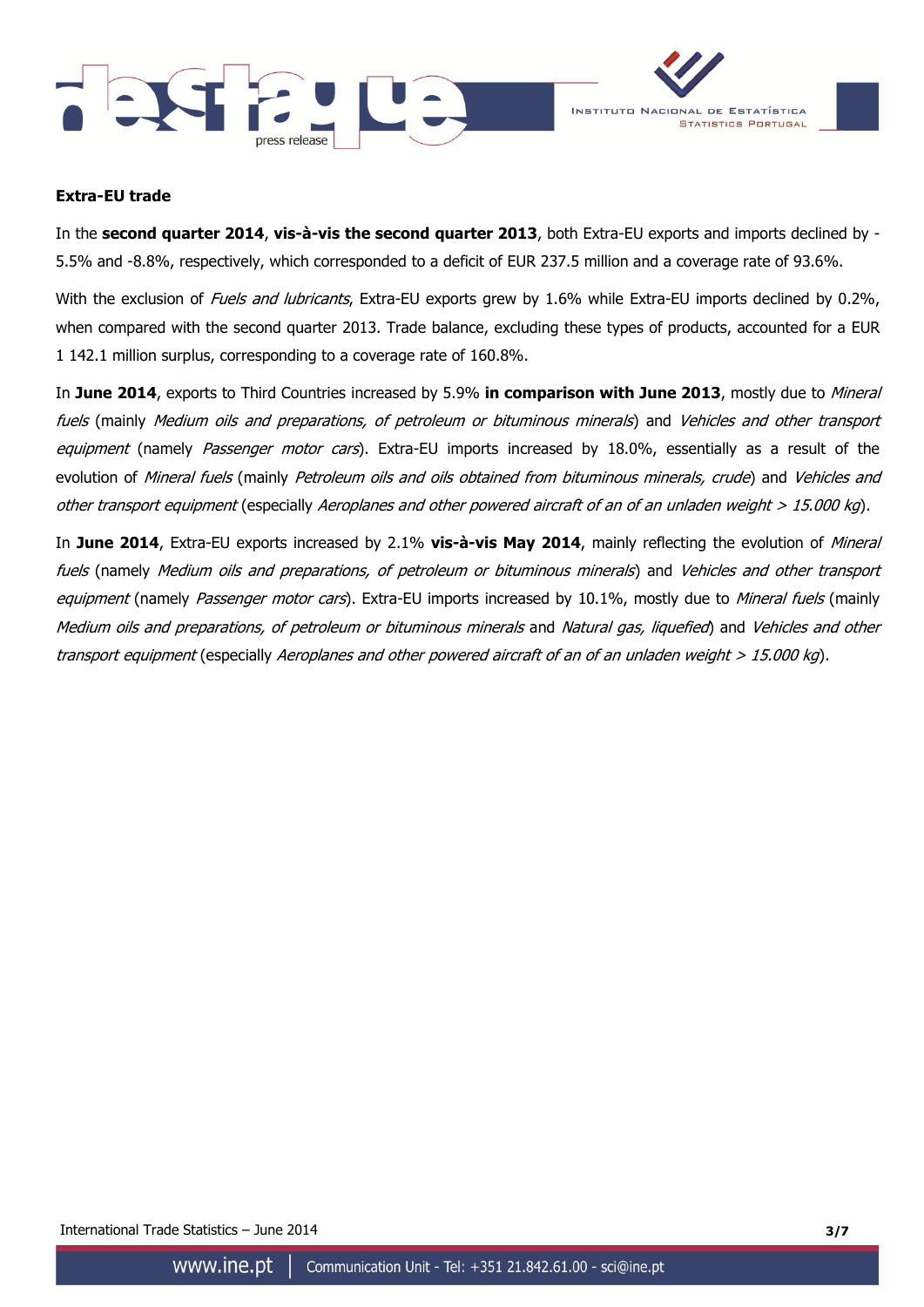

| PRELIMINARY MONTHLY DATA - EXPORTS |                                         |         |                    |                    |           |                 |                  |                    |               |         |                  |                           |                    |  |                    |  |  |                    |
|------------------------------------|-----------------------------------------|---------|--------------------|--------------------|-----------|-----------------|------------------|--------------------|---------------|---------|------------------|---------------------------|--------------------|--|--------------------|--|--|--------------------|
|                                    | <b>INTERNATIONAL</b><br><b>INTRA-EU</b> |         |                    |                    |           | <b>EXTRA-EU</b> |                  |                    |               |         |                  |                           |                    |  |                    |  |  |                    |
|                                    | € Million                               |         | <b>GROWTH RATE</b> |                    | € Million |                 |                  |                    |               |         |                  |                           | <b>GROWTH RATE</b> |  | $\epsilon$ Million |  |  | <b>GROWTH RATE</b> |
| <b>MONTH</b>                       |                                         |         |                    | $\frac{0}{0}$      |           |                 |                  | O/2                | $\frac{0}{0}$ |         |                  |                           |                    |  |                    |  |  |                    |
|                                    | 2013                                    | 2014    | Year-on-<br>year   | Month-to-<br>month | 2013      | 2014            | Year-on-<br>year | Month-to-<br>month | 2013          | 2014    | Year-on-<br>year | <b>Month-to-</b><br>month |                    |  |                    |  |  |                    |
| <b>TOTAL</b>                       | 47 379                                  | 23 9 23 |                    |                    | 33 319    | 17 252          |                  |                    | 14 060        | 6 6 7 1 |                  |                           |                    |  |                    |  |  |                    |
| <b>JANUARY</b>                     | 3 8 6 3                                 | 3 9 3 1 | 1.8                | 10.4               | 2 7 8 5   | 2877            | 3.3              | 17.7               | 1078          | 1 0 5 4 | $-2.3$           | $-5.6$                    |                    |  |                    |  |  |                    |
| <b>FEBRUARY</b>                    | 3677                                    | 3828    | 4.1                | $-2.6$             | 2 6 6 8   | 2 7 7 0         | 3.8              | $-3.7$             | 1 0 1 0       | 1 0 5 8 | 4.8              | 0.4                       |                    |  |                    |  |  |                    |
| <b>MARCH</b>                       | 4 0 0 2                                 | 3 9 4 8 | $-1.3$             | 3.1                | 2 8 1 4   | 2 8 4 3         | 1.0              | 2.6                | 1 1 8 8       | 1 1 0 5 | $-7.0$           | 4.5                       |                    |  |                    |  |  |                    |
| <b>APRIL</b>                       | 4 0 8 5                                 | 3884    | $-4.9$             | $-1.6$             | 2837      | 2 7 9 9         | $-1.3$           | $-1.5$             | 1 2 4 9       | 1 0 8 5 | $-13.1$          | $-1.9$                    |                    |  |                    |  |  |                    |
| MAY                                | 4 2 4 6                                 | 4 0 8 8 | $-3.7$             | 5.3                | 2 9 6 9   | 2 9 1 6         | $-1.8$           | 4.2                | 1 2 7 7       | 1 1 7 2 | $-8.2$           | 8.1                       |                    |  |                    |  |  |                    |
| <b>JUNE</b>                        | 3 9 3 1                                 | 4 2 4 4 | 8.0                | 3.8                | 2 800     | 3 0 4 7         | 8.8              | 4.5                | 1 1 3 1       | 1 1 9 7 | 5.9              | 2.1                       |                    |  |                    |  |  |                    |
| <b>JULY</b>                        | 4 3 7 3                                 |         |                    |                    | 3 0 9 1   |                 |                  |                    | 1 2 8 1       |         |                  |                           |                    |  |                    |  |  |                    |
| <b>AUGUST</b>                      | 3 3 1 7                                 |         |                    |                    | 2 2 1 2   |                 |                  |                    | 1 1 0 5       |         |                  |                           |                    |  |                    |  |  |                    |
| <b>SEPTEMBER</b>                   | 3 9 2 5                                 |         |                    |                    | 2 7 7 4   |                 |                  |                    | 1 1 5 1       |         |                  |                           |                    |  |                    |  |  |                    |
| <b>OCTOBER</b>                     | 4 2 3 6                                 |         |                    |                    | 2 9 5 5   |                 |                  |                    | 1 2 8 1       |         |                  |                           |                    |  |                    |  |  |                    |
| <b>NOVEMBER</b>                    | 4 1 6 3                                 |         |                    |                    | 2 9 7 0   |                 |                  |                    | 1 1 9 3       |         |                  |                           |                    |  |                    |  |  |                    |
| <b>DECEMBER</b>                    | 3 5 6 1                                 |         |                    |                    | 2 4 4 4   |                 |                  |                    | 1 1 1 7       |         |                  |                           |                    |  |                    |  |  |                    |



International Trade Statistics – June 2014 **4/7**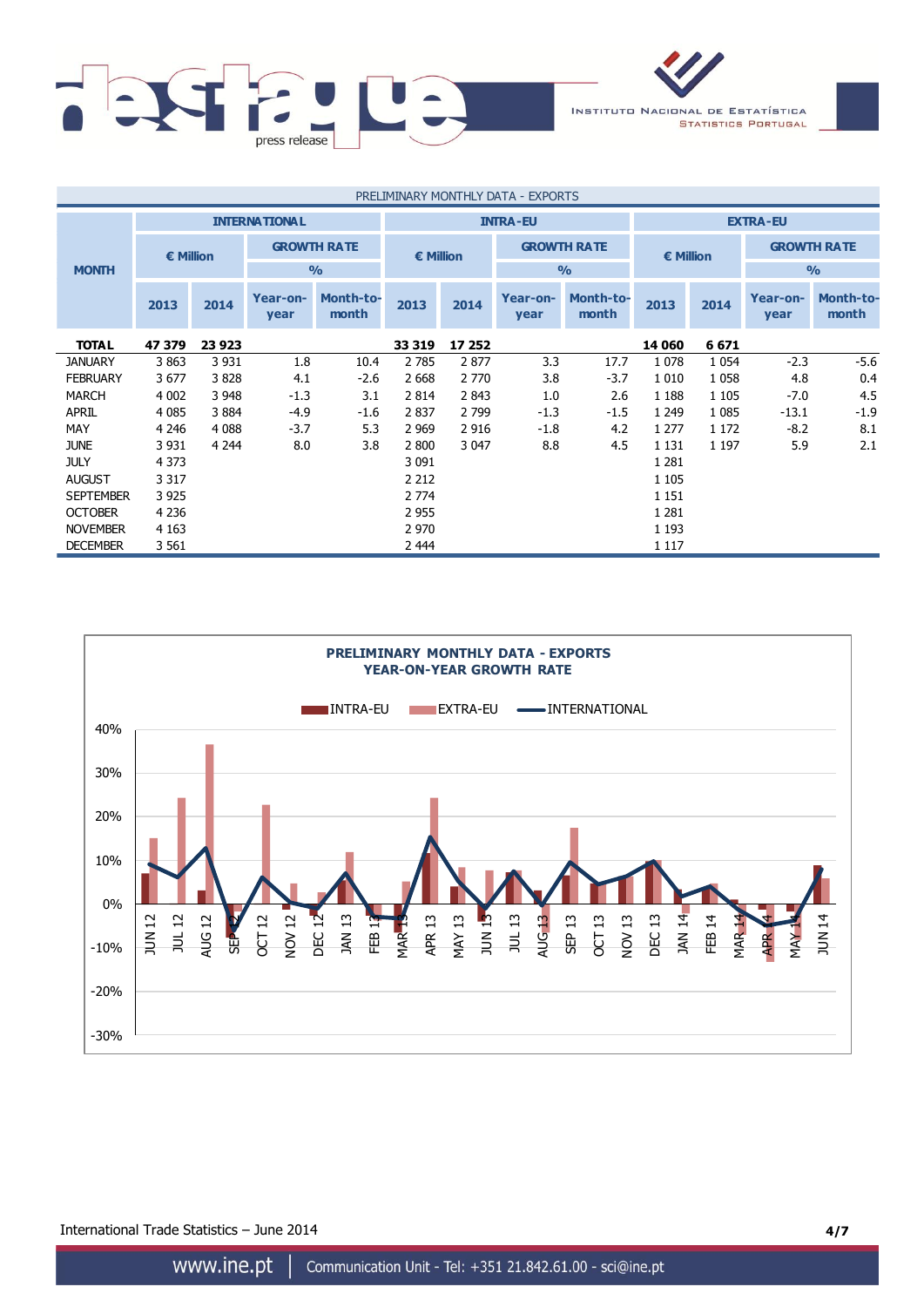

| PRELIMINARY MONTHLY DATA - IMPORTS |                                         |         |                    |                           |                                 |                 |                  |                           |         |           |                  |                           |                    |
|------------------------------------|-----------------------------------------|---------|--------------------|---------------------------|---------------------------------|-----------------|------------------|---------------------------|---------|-----------|------------------|---------------------------|--------------------|
|                                    | <b>INTERNATIONAL</b><br><b>INTRA-EU</b> |         |                    |                           |                                 | <b>EXTRA-EU</b> |                  |                           |         |           |                  |                           |                    |
|                                    | € Million                               |         | <b>GROWTH RATE</b> |                           | <b>GROWTH RATE</b><br>€ Million |                 |                  |                           |         | € Million |                  |                           | <b>GROWTH RATE</b> |
| <b>MONTH</b>                       |                                         |         |                    | $\frac{0}{0}$             |                                 |                 |                  | $\frac{0}{0}$             |         |           | $\frac{0}{0}$    |                           |                    |
|                                    | 2013                                    | 2014    | Year-on-<br>year   | <b>Month-to-</b><br>month | 2013                            | 2014            | Year-on-<br>year | <b>Month-to-</b><br>month | 2013    | 2014      | Year-on-<br>year | <b>Month-to-</b><br>month |                    |
| <b>TOTAL</b>                       | 56 745                                  | 28 777  |                    |                           | 41 038                          | 21 608          |                  |                           | 15 707  | 7 1 6 9   |                  |                           |                    |
| <b>JANUARY</b>                     | 4 4 6 3                                 | 4899    | 9.8                | 7.8                       | 3 1 6 0                         | 3 4 7 9         | 10.1             | $-4.1$                    | 1 3 0 2 | 1419      | 9.0              | 54.9                      |                    |
| <b>FEBRUARY</b>                    | 4 4 2 2                                 | 4 6 4 3 | 5.0                | $-5.2$                    | 3 1 2 0                         | 3 5 4 5         | 13.6             | 1.9                       | 1 3 0 1 | 1 0 9 8   | $-15.6$          | $-22.6$                   |                    |
| <b>MARCH</b>                       | 4 6 3 5                                 | 4 7 3 0 | 2.0                | 1.9                       | 3 2 8 7                         | 3 7 7 0         | 14.7             | 6.4                       | 1 3 4 8 | 959       | $-28.9$          | $-12.6$                   |                    |
| <b>APRIL</b>                       | 4 8 3 3                                 | 4 5 0 9 | $-6.7$             | $-4.7$                    | 3 3 8 8                         | 3 5 6 2         | 5.1              | $-5.5$                    | 1445    | 947       | -34.4            | $-1.3$                    |                    |
| MAY                                | 4888                                    | 4 9 6 2 | 1.5                | 10.0                      | 3 5 0 5                         | 3 6 5 5         | 4.3              | 2.6                       | 1 3 8 3 | 1 3 0 6   | $-5.5$           | 37.9                      |                    |
| <b>JUNE</b>                        | 4 5 9 3                                 | 5 0 3 4 | 9.6                | 1.4                       | 3 3 7 4                         | 3 5 9 6         | 6.6              | $-1.6$                    | 1 2 1 9 | 1 4 3 8   | 18.0             | 10.1                      |                    |
| <b>JULY</b>                        | 5 1 9 6                                 |         |                    |                           | 3 747                           |                 |                  |                           | 1 4 4 9 |           |                  |                           |                    |
| <b>AUGUST</b>                      | 4 2 2 5                                 |         |                    |                           | 2 870                           |                 |                  |                           | 1 3 5 6 |           |                  |                           |                    |
| <b>SEPTEMBER</b>                   | 4857                                    |         |                    |                           | 3 4 8 4                         |                 |                  |                           | 1 3 7 3 |           |                  |                           |                    |
| <b>OCTOBER</b>                     | 5 3 2 6                                 |         |                    |                           | 3 8 24                          |                 |                  |                           | 1 5 0 2 |           |                  |                           |                    |
| <b>NOVEMBER</b>                    | 4 7 6 5                                 |         |                    |                           | 3 6 5 2                         |                 |                  |                           | 1 1 1 3 |           |                  |                           |                    |
| <b>DECEMBER</b>                    | 4 5 4 3                                 |         |                    |                           | 3 6 27                          |                 |                  |                           | 916     |           |                  |                           |                    |



International Trade Statistics – June 2014 **5/7**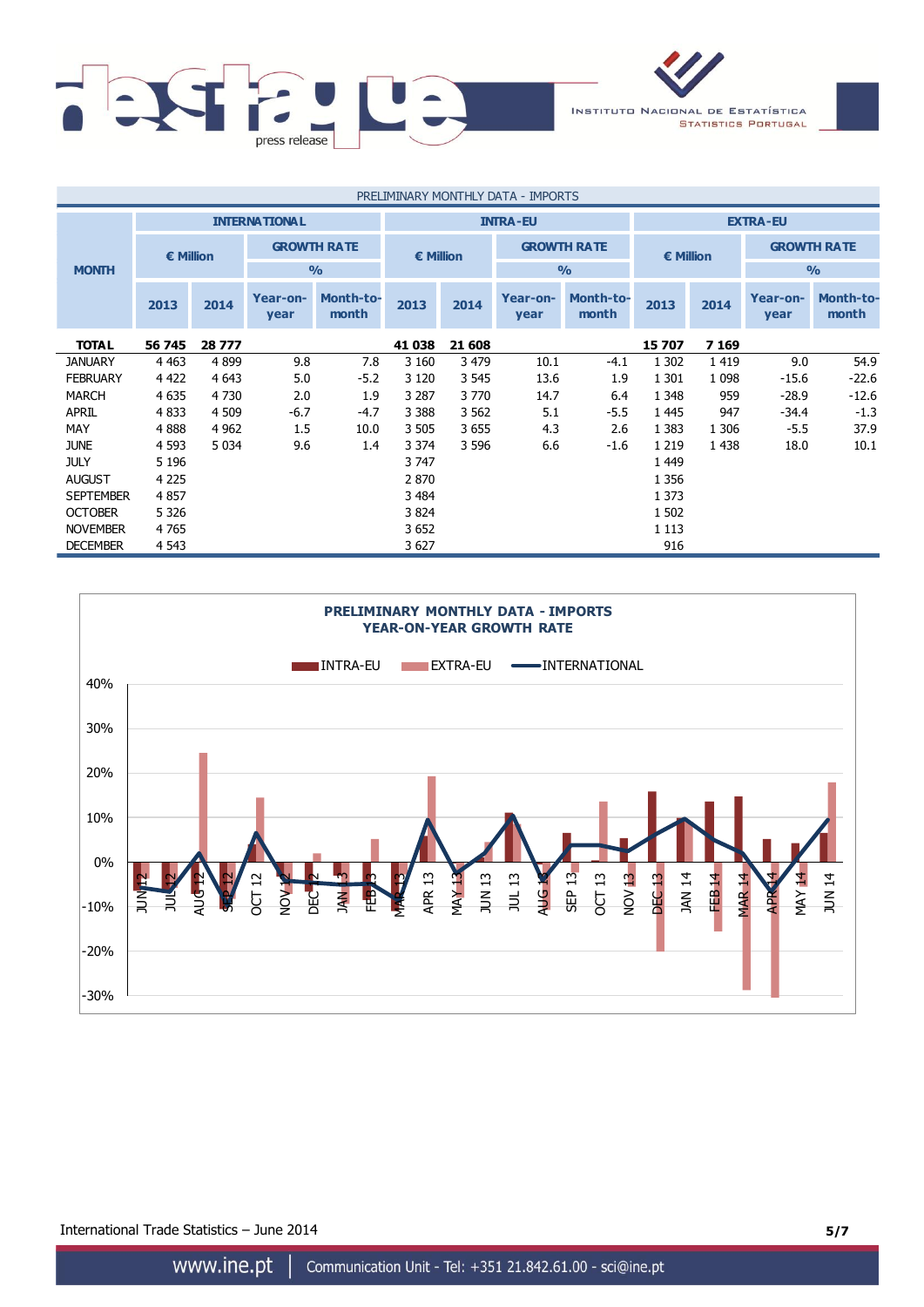



### **Broad Economic Categories**

In the **second quarter 2014, in comparison with the secondquarter 2013**, when considering **exports**, the emphasis went to the sharp decline in Fuels and lubricants (-30.5%), namely in processed products, and to the increase in Consumer goods (+13.1%).

In the same period, as far as **imports** are concerned, the emphasis went to the increases in Transport equipment, parts and accessories (+21.0%) and Capital goods (+7.1%). The category of *Fuels and lubricants* registered the greatest decrease (-10.7%).

| PRELIMINARY GLOBAL DATA                               |                      |                                      |                              |                |                                      |                              |  |  |
|-------------------------------------------------------|----------------------|--------------------------------------|------------------------------|----------------|--------------------------------------|------------------------------|--|--|
|                                                       | <b>INTERNATIONAL</b> |                                      |                              |                |                                      |                              |  |  |
|                                                       |                      | <b>EXPORTS</b>                       |                              | <b>IMPORTS</b> |                                      |                              |  |  |
| <b>BROAD ECONOMIC CATEGORIES</b>                      | € Million            |                                      | <b>GROWTH</b><br><b>RATE</b> |                | $\epsilon$ Million                   | <b>GROWTH</b><br><b>RATE</b> |  |  |
|                                                       | <b>APR 13</b>        | <b>APR 14</b><br>to JUN 13 to JUN 14 | O/2                          | <b>APR 13</b>  | <b>APR 14</b><br>to JUN 13 to JUN 14 | O/2                          |  |  |
| <b>FOOD AND BEVERAGES</b>                             | 1 1 6 8              | 1 200                                | 2.7                          | 1987           | 1 9 0 7                              | $-4.0$                       |  |  |
| PRIMARY                                               | 289                  | 320                                  | 10.8                         | 843            | 825                                  | $-2.2$                       |  |  |
| <b>PROCESSED</b>                                      | 879                  | 880                                  | 0.0                          | 1 1 4 4        | 1 0 8 2                              | $-5.4$                       |  |  |
| INDUSTRIAL SUPPLIES NOT ELSEWHERE SPECIFIED           | 4 2 6 6              | 4 2 2 8                              | $-0.9$                       | 4 2 3 8        | 4 2 0 7                              | $-0.7$                       |  |  |
| PRIMARY                                               | 384                  | 350                                  | $-8.6$                       | 477            | 430                                  | $-9.8$                       |  |  |
| <b>PROCESSED</b>                                      | 3882                 | 3878                                 | $-0.1$                       | 3 7 6 1        | 3776                                 | 0.4                          |  |  |
| <b>FUELS AND LUBRICANTS</b>                           | 1 2 8 5              | 893                                  | $-30.5$                      | 2 7 4 2        | 2 4 4 9                              | $-10.7$                      |  |  |
| PRIMARY                                               | 1                    | $\mathbf{0}$                         | $-33.3$                      | 1 9 8 0        | 1745                                 | $-11.9$                      |  |  |
| <b>PROCESSED</b>                                      | 1 2 8 4              | 892                                  | $-30.5$                      | 762            | 705                                  | $-7.5$                       |  |  |
| CAPITAL GOODS, AND PARTS AND ACCESSORIES THEREOF (1)  | 1 508                | 1 627                                | 7.9                          | 1868           | 2 0 0 0                              | 7.1                          |  |  |
| CAPITAL GOODS (EXCEPT TRANSPORT EQUIPMENT)            | 897                  | 1 0 2 3                              | 14.0                         | 1 0 9 1        | 1 1 9 7                              | 9.7                          |  |  |
| PARTS AND ACCESSORIES                                 | 611                  | 605                                  | $-1.0$                       | 777            | 803                                  | 3.3                          |  |  |
| TRANSPORT EOUIPMENT AND PARTS AND ACCESSORIES THEREOF | 1 9 4 6              | 1 9 0 9                              | $-1.9$                       | 1631           | 1973                                 | 21.0                         |  |  |
| PASSENGER MOTOR CARS                                  | 554                  | 564                                  | 1.8                          | 474            | 698                                  | 47.3                         |  |  |
| <b>OTHER</b>                                          | 306                  | 267                                  | $-12.9$                      | 227            | 270                                  | 18.9                         |  |  |
| PARTS AND ACCESSORIES                                 | 1 0 8 6              | 1 0 7 8                              | $-0.8$                       | 929            | 1 0 0 4                              | 8.1                          |  |  |
| CONSUMER GOODS NOT ELSEWHERE SPECIFIED                | 2 0 7 9              | 2 3 5 1                              | 13.1                         | 1845           | 1 9 6 7                              | 6.6                          |  |  |
| <b>DURABLE</b>                                        | 292                  | 313                                  | 7.2                          | 299            | 313                                  | 4.7                          |  |  |
| <b>SEMI-DURABLE</b>                                   | 1 1 0 1              | 1 2 4 4                              | 12.9                         | 651            | 731                                  | 12.3                         |  |  |
| <b>NON-DURABLE</b>                                    | 685                  | 794                                  | 15.8                         | 895            | 923                                  | 3.1                          |  |  |
| <b>GOODS NOT ELSEWHERE SPECIFIED</b>                  | 9                    | 8                                    | $-12.8$                      | 3              | $\mathbf{1}$                         | $-49.1$                      |  |  |
| (1) - EXCEPT TRANSPORT EQUIPMENT                      |                      |                                      |                              |                |                                      |                              |  |  |